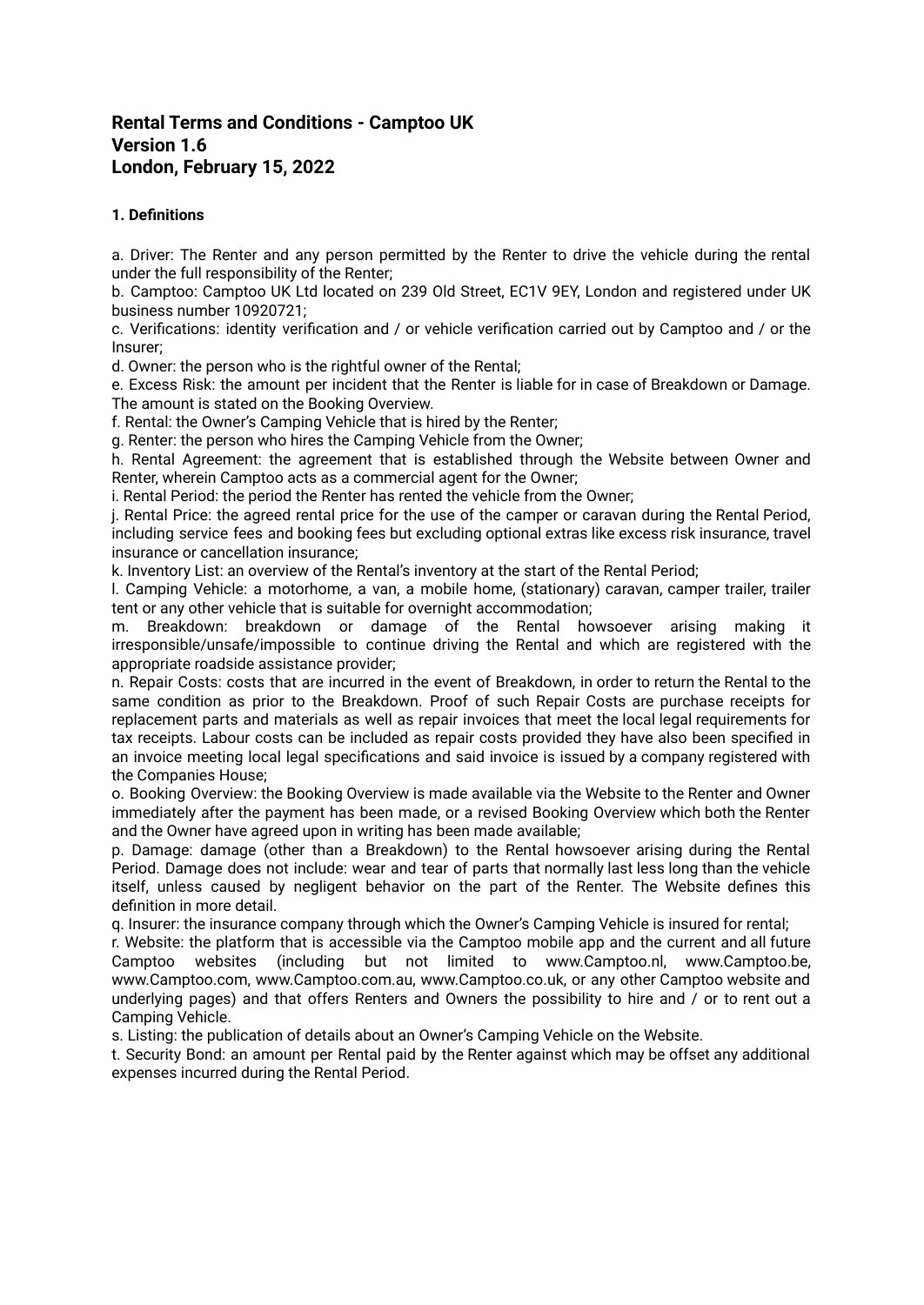# **2. General**

2.1. These rental conditions apply to the Rental Agreement.

2.2. Deviations from these rental conditions are only valid if agreed upon in writing.

2.3. If one or more of the terms in these rental conditions are void or become void, the other terms of these rental conditions remain valid. The void or voided terms will be replaced, whereby the purpose and intent of the original term(s) will be taken into account as much as possible.

2.4. Camptoo reserves the right to change the rental conditions. The Rental Terms and Conditions that are valid upon (down)payment of the booking will apply for this booking and will not change if newer Rental Terms and Conditions are issued.

# **3. Advertising of the Camping Vehicle via Camptoo**

3.1. The Owner must ensure that, from the moment the Camping Vehicle is listed on the Website, the Camping Vehicle complies with local applicable laws and regulations for driving on public roads, as well as the requirements in Appendix A.

3.2. The Owner must accurately and truthfully display and describe the Camping Vehicle. The Owner is solely responsible for any content that it makes available on or through the Website and the Owner represents and warrants that the content will not infringe, misappropriate or violate a third party's intellectual property rights or any applicable laws. If in the reasonable opinion of Camptoo any Owner content infringes any of these terms it reserves the right to remove such content with any further notice. If the vehicle is equipped with a vehicle tracking system, the Owner is obliged to make this known to the Renter in the Listing, and the Renter is then assumed to be aware and in agreeance with this.

3.3. The Owner is solely responsible for setting the nightly rate. Once a Renter requests a booking of an Owner's Camping Vehicle and has been provided with the Rental Price the Owner may not request that the Renter pays a higher nightly rate or additional fees to those mentioned in the booking request unless the Renter's requirements change.

3.4 As soon as the Rental no longer meets the requirements in the above 3.1, 3.2 and/or 3.3, the Owner must immediately remove the Rental from the Website. If a removal of a Rental results in the cancellation of one (or more) future Rental Periods, the Owner is liable for any cancellation costs as described in 13.4.

3.5. The Owner must keep the availability and rates of the Rental up-to-date at all times via the Website.

3.6 Owners who operate their Camping Vehicles as part of a business must ensure their company name or website is not visible in the Listing or photos. If it is visible, this can be interpreted as an intent to establish a rental period outside of the Website as prohibited in the General Terms & Conditions.

# **4. Booking and the realization of the Rental Agreement**

4.1. A Renter can only submit a booking request via the Website. The Owner must respond to a booking request within 24 hours. If the Owner accepts the booking request, the Renter will be notified by Camptoo via e-mail and SMS. Camptoo acts solely as a commercial agent on the behalf of the Owner in this transaction.

4.2. The Rental Agreement comes into effect after a (down) payment has been made as described in 5.2.

4.3 The right of withdrawal does not apply to Rental Periods, as Renters are booking a rental vehicle online, which is an exception to the right of withdrawal.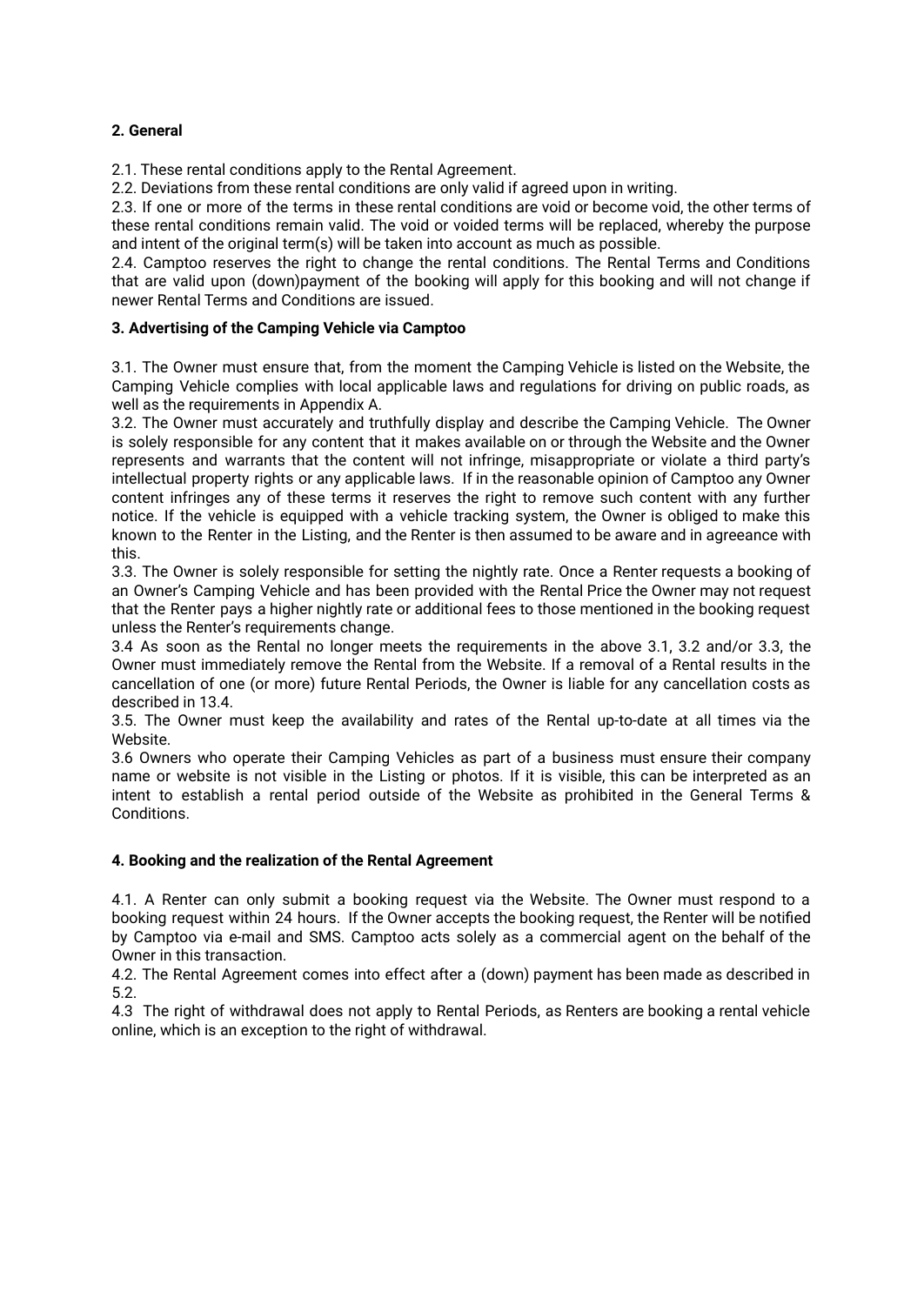## **5. Payment**

5.1. Payments that the Renter owes to the Owner, in accordance with the Rental Agreement, must be made and processed via the Website. The Owner must not request and the Renter must not make any payments in relation to a Rental other than via the Website.

5.2. After the Renter's rental request has been approved by the Owner through the website, the Renter can complete the booking request by making a downpayment of 25% of the Rental Price. The downpayment as well as all other payments must be processed through the Website. The Renter must pay the remaining balance of the Rental Price when Camptoo requests this. If the rental request is submitted 8 weeks or less before the start of the Rental Period, then the Renter must pay 100% of the Rental Price to complete the booking request.

5.3. Payments must be made via payment links provided on the Website, unless otherwise instructed by Camptoo. Payments must be made for the correct amount and in the right currency.

5.4. If any extra charges or expenses are incurred during the Rental Period, those charges and expenses will be charged to the Renter after the Rental Period has ended. Such charges and expenses that could be charged to the Renter include:

a. a loss or damage resulting from gross negligence on the part of the Renter with regards to the Rental Agreement or these Rental Terms & Conditions, specifically but not exclusively Article 9.

b. Extra Rent as a result of late return of the Rental, 11.1;

c. repair costs or replacement costs in the event of damage, up to the maximum excess of the Insurance Policy per incident;

d. tolls and fines incurred by the Renter with the Rental during the Rental Period;

e. extra mileage:

f. fuel costs if the Rental has not been returned with the same amount of fuel in the tank;

g. cleaning costs of up to a maximum of £250, -, with a going rate of £10,- per 15 minutes of work, except when it is evident that professional cleaning services are needed. If this is the case, Owner is entitled to charge such additional cleaning costs as are reasonable in the circumstances.;

h. administration costs as described in article 15; and

i. other additional costs (if notified in advance in accordance with 11.10).

Owner will provide reasonable proof of these costs as required by Camptoo.

5.5. The Owner can use the security bond to capture the costs outlined in 5.4 from the Renter. If the security bond is not sufficient, the extra costs will be invoiced to the Renter separately. Renter will be required to pay such costs within 7 days.

# **6. Security bond**

6.1. The Security Bond per Rental Period and Rental is stated in the booking overview. The Renter must pay or authorize the Security Bond through the Website at least one day before departure, otherwise an additional £25 handling fee is charged to The Renter by Camptoo. Rental cannot be commenced as long as the Security Bond has not been paid. Camptoo manages the Security Bond on its third-party account during and after the Rental Period until any additional costs and damages have fully been settled between the Owner and the Renter.

6.2. Camptoo will send a final invoice within 5 working days, after the end of the Rental Period, and remove the credit card authorization or refund the Security Bond to the Renter, minus any additional costs owed by the Renter, assuming that a) no surcharges have been filed or all surcharges have been accepted by both parties and b) no Damage has occurred during the Rental Period.

If Damage has occurred during the Rental Period, then Camptoo will send a final invoice within 5 working days of the costs arising from that Damage being determined among Owner, Renter and Insurance companies (if applicable). Camptoo will then remove the credit card authorization or refund the balance of the Security Bond to the Renter, minus any additional costs owed by the Renter.

6.3 In the event that the amount owed by the Renter as a result of Damage, Breakdown or howsoever arising exceeds the amount of the Security Bond the invoice issued pursuant to 6.2 above will be payable by the Renter within 14 days of issue.

#### **7. Making the Rental available**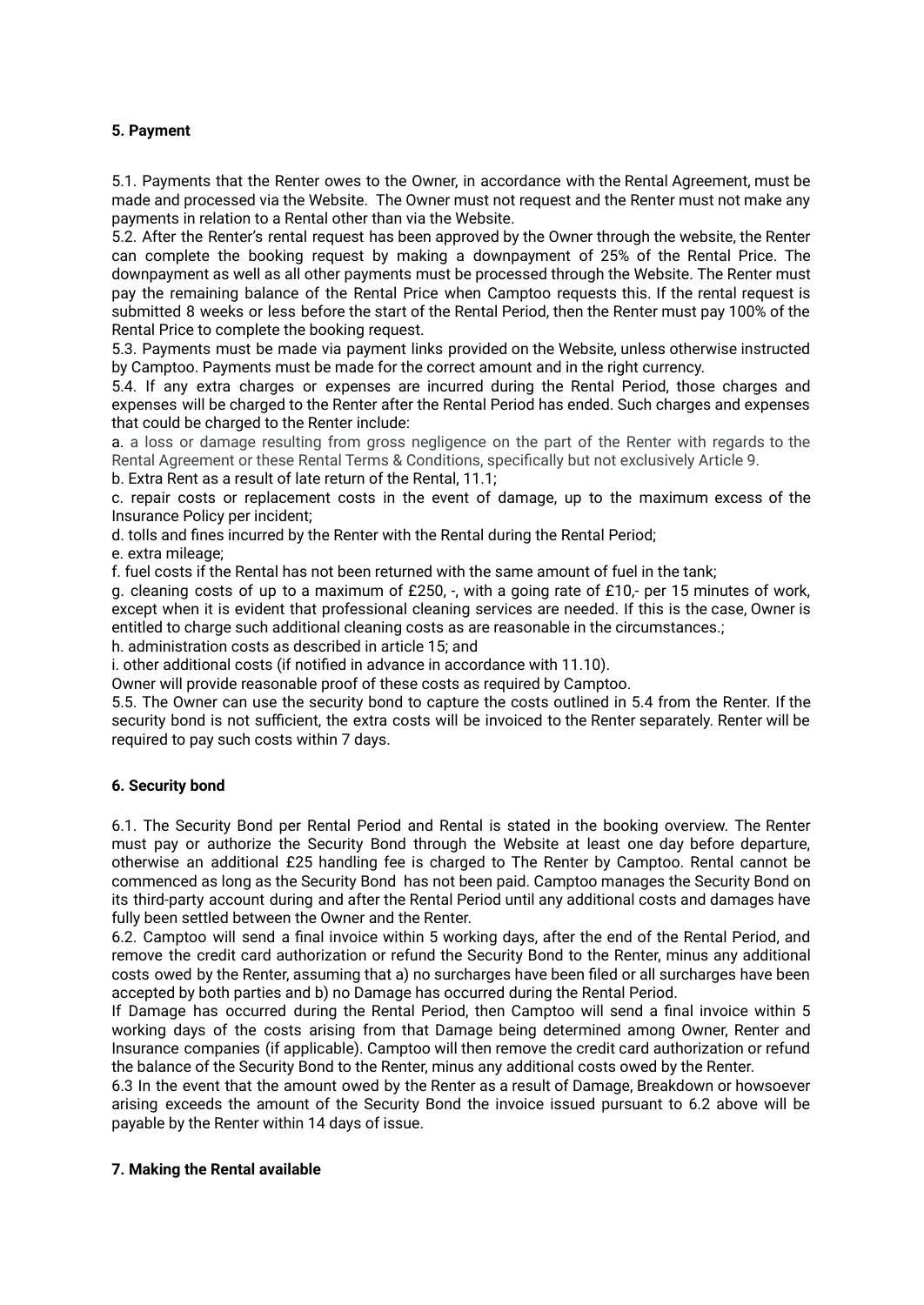7.1. The Owner must make the Rental available to the Renter at the location, time and date as stated in the Booking Overview. The Rental must be clean from the inside and the outside, and must include the inventory, accessories and properly functioning amenities as indicated in the Listing on the Website at the time of the down payment by the Renter.

7.2. If the Owner is expected not to (be able to) make the Rental available at the agreed times, or cannot offer a different Rental which satisfies the Renter, then the Renter is entitled to cancel the booking according to 13.1.

7.3. If not all accessories and amenities shown in the Listing are present in the Rental or if these are not all functioning properly, the Renter can ask for a 5% refund on the rent per missing or non-functioning accessory or amenity (up to a maximum of £50 per accessory or amenity and a total of 25% refund), or the Renter can cancel the Rental Agreement in accordance with 13.1 if the impact is severe enough. The Renter needs to inform the Owner as soon as the default becomes apparent, document this and provide proof of the default if requested, as well as allow the Owner a reasonable amount of time to remedy the situation.

7.4. When handing over the Rental the Owner must hand over the following documents to the Renter:

- a) A valid insurance certificate of the Rental or copy thereof;
- b) Any documents required by your government to be present with the vehicle at all times, f.i. registration/MOT documentation, but never the papers that are needed to transfer ownership (V5C f.i.).
- c) The Rental's user manual (if available); and
- d) The Rental's inventory (if available).

7.5. Prior to or upon collection of the Rental the Owner must obtain from the Renter any documentation their insurance might require on the Renter and any additional Drivers. This can f.i. include a proof of residence or a DVLA proof of not having any major points on the license. The Renter and any additional Drivers must provide such documentation as is reasonably required by the insurance of the owner.

7.6 The Owner must give the Renter instructions for both driving the Rental as well as the proper use of the accessories and amenities.

7.7. The Owner must state any pre-existing defects and damages to the Renter. If it appears that the Owner is attempting to pass on any pre-existing damage(s) to the Renter, the actual costs for compiling an expert report, claims handling and extra administrative actions (such as reporting to the police for fraud) are at the Owner's expense .

7.8 If any condition mentioned in the Listing contradicts these Rental Terms and Conditions, these Rental Terms and Conditions overrule any condition mentioned in the Listing.

7.9 The Listing and all features, conditions, house rules and rates that apply at the time of payment, apply until the Rental Period has ended and any damage and additional costs have been settled. Changes to these features, conditions, house rules and rates are only permitted in written agreement with the Renter.

7.10. If a third party arranges the hand-over, the rental conditions still apply to the Owner.

7.11 The Renter is responsible for filling in the transfer form when picking up the Rental, as described in 8.

7.12 If the Insurance Policy of the Owner requires them to comply with any additional requirements or obtain any additional documents for their records, it's the Owner's responsibility to get these from the Renter. For example: a traceable money transaction.

7.13 During the term of this Agreement the Owner must, at the Owner's expense, take out and maintain with an insurer approved by Camptoo:

a) indemnity for third party loss;

b) cover for use of the Camping Vehicle as a Rental and by a Driver; and

c) a public liability policy that provides cover for at least £4,000,000 per claim.

d) if the Owner operates a registered business. The Owner must supply their own public

liability, and business liability insurance.

The Owner is additionally advised but not required to take out a comprehensive policy that provides cover for areas including indemnity for up to the full market value of the Camping Vehicle in the event of fire or theft;

7.14 if any condition mentioned in the Listing contradicts these Rental Terms and Conditions, these Rental Terms and Conditions overrule any condition mentioned in the Listing.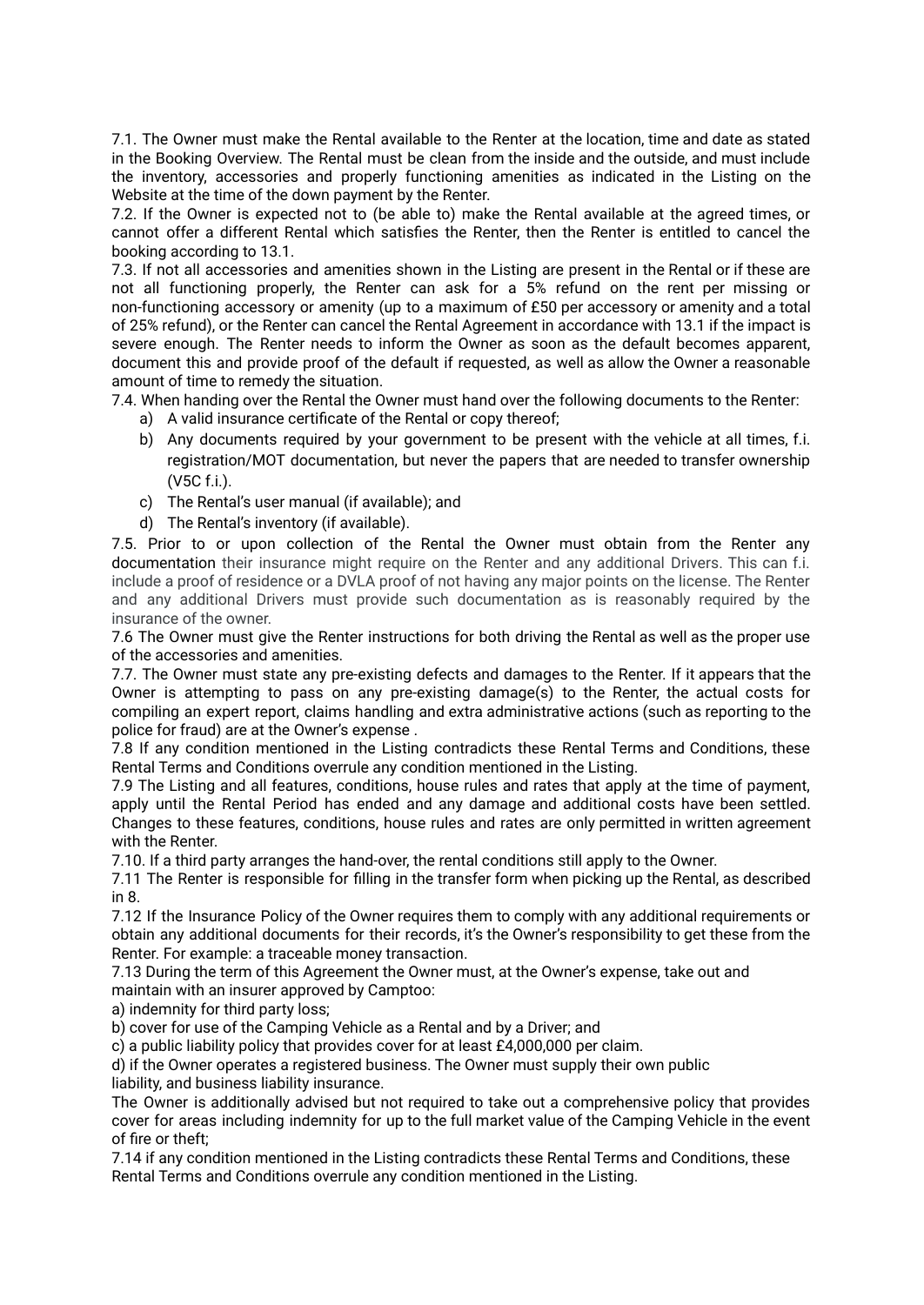# **8. Transfer Form**

8.1 The (digital) transfer form will be considered leading in determining the state of the Camping Vehicle upon start and end of the Rental Period. Confirmation of the digital transfer form will be done by confirming via the form itself and will be considered legally binding. The hard copy transfer form will be physically signed in twofold.

8.2. The (digital) transfer form includes:

- a) the mileage and fuel level as at the start and end of the Rental Period;
- b) a note of any exterior damage;
- c) whether the Rental is clean;
- d) whether the Inventory List is complete and correct;
- e) whether the required documents are present in accordance with 7.4;
- f) whether all accessories and amenities, as indicated in the Listing, are present and functioning properly.

8.3. If the Rental is not in a reasonable clean condition, the person responsible for determining the condition of the Rental must take pictures clearly displaying the state of the vehicle and make these pictures available to Camptoo via the digital transfer form or by sending them to the following email: [support@Camptoo.co.uk](mailto:support@Camptoo.co.uk). Photos should clearly show what is not clean. If cleaning takes more than 10 minutes, Renter can ask to be compensated for this at a going rate of £10,- per 15 minutes of work.

8.4. Both the Owner and the Renter can approve or dispute the submitted (digital) transfer form by making an objection on the (digital) transfer form and by including photographs to substantiate the objection. If no objection has been made within 30 minutes after the transfer form has been submitted, the (digital) transfer form will automatically be approved. For the paper version of the transfer form both parties need to sign the form prior to starting the Rental Period, and damage must be noted on the form under 'remarks'.

8.5. Upon picking up the Rental, the Renter and Owner must report via the transfer form any damages and defects present on the interior or exterior of the Rental. After confirming, no damages or defects can be considered pre-existing, with the exception of damages or defects which are not inspectable prior to starting the rental period, such as hidden defects. Such defects should be reported to Owner and Camptoo within 24 hours.

8.6 Upon dropping off the Rental, the Renter and Owner must report via the transfer form any new damages and defects present on the interior or exterior of the Rental. After confirming, no damages or defects can be considered as pertaining to the Rental Period, with the exception of damages or defects which are not inspectable upon dropoff but can clearly be attributed to the Rental Period, such as using the wrong fuel type. Such defects should be reported to Renter and Camptoo within 24 hours.

8.7. In case of usage of the hard copy transfer form, it is the responsibility of both the Owner and the Renter to hold a photocopy of the signed transfer form. Only photocopies of mutually signed transfer forms are taken into consideration in case of any disputes regarding additional charges. If parties disagree on the content, both parties have to sign with the addition of a remark with their name in front of it, stating their position. If one of the parties chooses not to sign, the version of the party that did sign shall be considered leading.

8.8 If the Owner wishes to report damage to the exterior of the vehicle after the Rental Period has ended, the last-signed transfer form will be considered the basis for determining if this damage demonstrably occurred during the Rental Period.

# **9. Rules of conduct for the use of the Rental**

9.1. The Renter guarantees that he/she or the Driver meets the necessary physical and mental requirements of being able to safely drive the Rental.

9.2. The Renter is responsible for all the goods and persons transported in the Rental. It is explicitly prohibited to transport illegal goods (including drugs) in the Rental or to use the Rental for any illegal purpose whatsoever.

9.3. If the Renter is not the Driver, then the Renter must inform the Driver of these rental conditions and ensure that the Driver follows the rental conditions.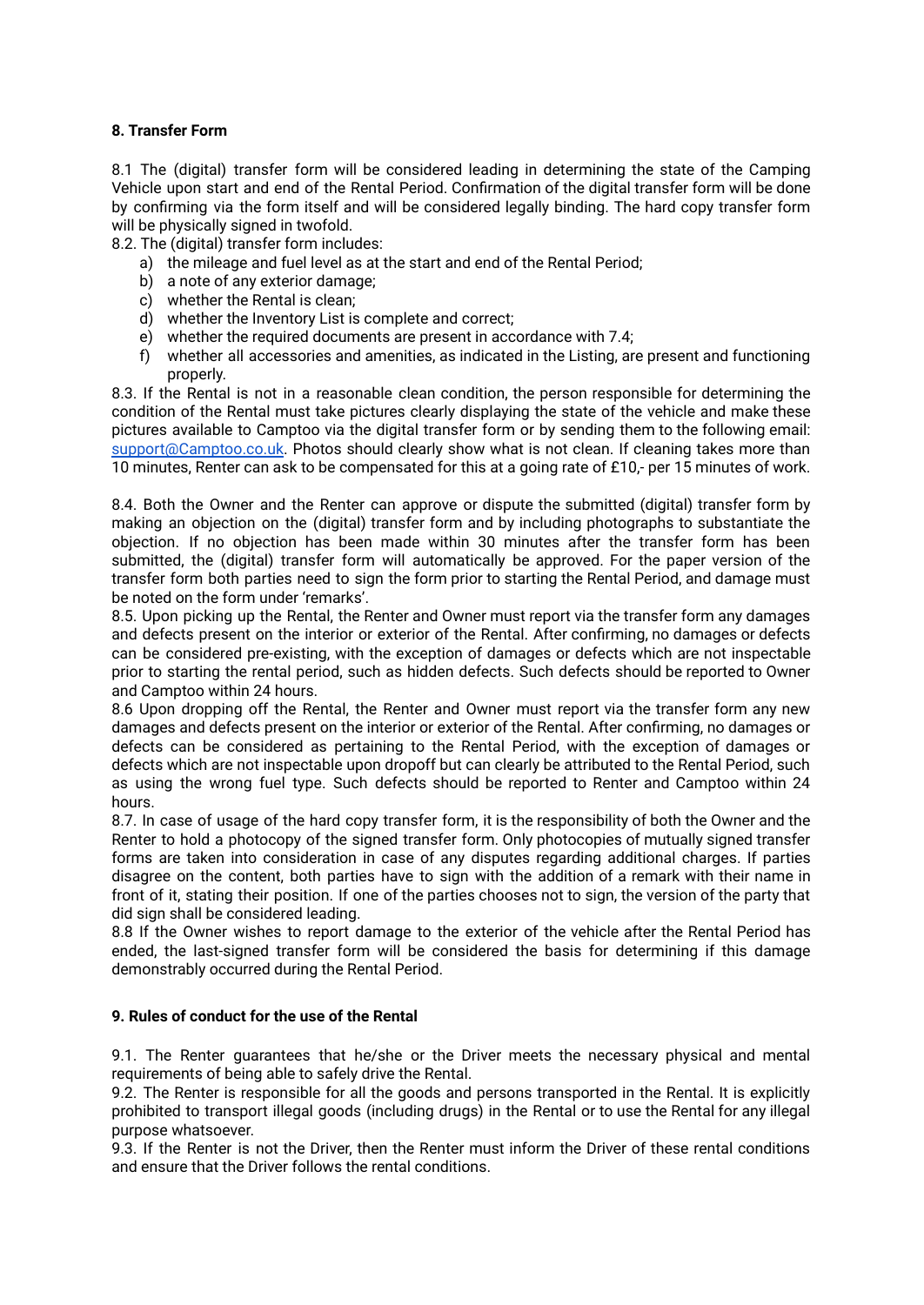9.4. In the event the Rental Agreement is not fulfilled by the Renter, or if the Rental has been misused, the Renter is liable for all directly and indirectly resulting damages. The Renter will in addition be charged a fine of £250, which will go to the Owner. Misuses include:

- a) The Renter going to countries, parts of countries or states other than the ones permitted in the insurance documents and / or stated in the Owner's house rules.
- b) The Renter violating the house rules as stated in the Booking Overview and in the Rental's Listing on the Website in the section "House Rules".
- c) The Renter renting out the Rental to third parties (subletting).
- d) The Renter ignoring the Rental's warning lights.
- e) The Renter changing travel companions without informing the Owner and Camptoo in writing.
- f) The Renter obscuring the Rental.
- g) The Renter selling the Rental.
- h) The Renter recklessly using the Rental.
- i) The Renter allowing others to use the Rental, or letting other drivers drive the vehicle, other than the Camptoo-approved drivers.
- j) The Renter using the Rental for illegal purposes.
- k) The Renter using the Rental for commercial or media purposes without written permission from the Owner and Camptoo.
- l) Any other behavior from which it can be established that the Renter does not act as 'good guests' with regards to the Rental.

9.5. If the Renter puts improper substances in the fuel tank, gas tank, clean water tank and / or waste water tank - including incorrect fuel in the fuel tank or fuel in the clean water tank - then all the repair costs will be at the Renter's expense.

9.6. The Driver must have at least reached the age stated in the Booking Overview and be in possession of a valid driving license which is required to drive the Rental, or required to drive the combination of the Rental and towing vehicle. A driver is only allowed to drive the Rental if a Verification has been carried out through the Website before the start of the Rental Period, and the outcome of the Verification is positive. If the Verification has a negative outcome and causes the cancellation of the Rental Period, the Renter is considered to be at fault and the cancellation policy applies. If the Driver travels through a country where his/her driver's license requires an international driving license, then this Driver must have a valid international driving license.

9.7. The Rental may only be used for the maximum number of people listed on the Website and / or mentioned by the Renter when booking the Rental.

9.8. Each Driver has to hold a driving license which is valid upon at least 1 month after the drop off date and which allows for driving the Rental in all countries and states travelled with the Rental. In the case of a caravan or trailer, the driving license must also be valid to tow this vehicle and the Renter must ascertain that the towing vehicle is legally allowed to tow this vehicle.

9.9. The Renter is liable for any traffic violations and / or any costs related to the use of toll roads during the Rental Period. This liability continues even after (a part of) the security bond has been refunded and expires one year after the end of the Rental Period. Additional charges for traffic violations and / or costs for the use of toll roads by the Renter must be proven by the Owner, by providing evidence that these costs have indeed been incurred by the Renter during the Rental Period. The Owner must advance these costs at any time to prevent any extra charges. Only the costs that would apply if payment was done within 5 working days of the date on the notification can be charged to the Renter.

9.10. The Renter must use and drive the Rental in accordance with the vehicle instructions and (when provided) the Rental's user manual. The Driver and the Renter must, when using the Rental, follow all the instructions provided by the Owner, including instructions that have been uploaded on the Website. The driver must drive the Rental carefully and safely.

9.11. The Rental must be used in accordance with applicable laws and regulations at all times.

9.12. The Rental is only to be used by the Renter for camping purposes. It is only permitted to use the Rental in areas where local law, the house rules and the Insurance Policy allow it. If damage or costs arise because the Renter did not abide by these restrictions and if these costs are not covered by the Insurance company, these costs will be charged to the Renter.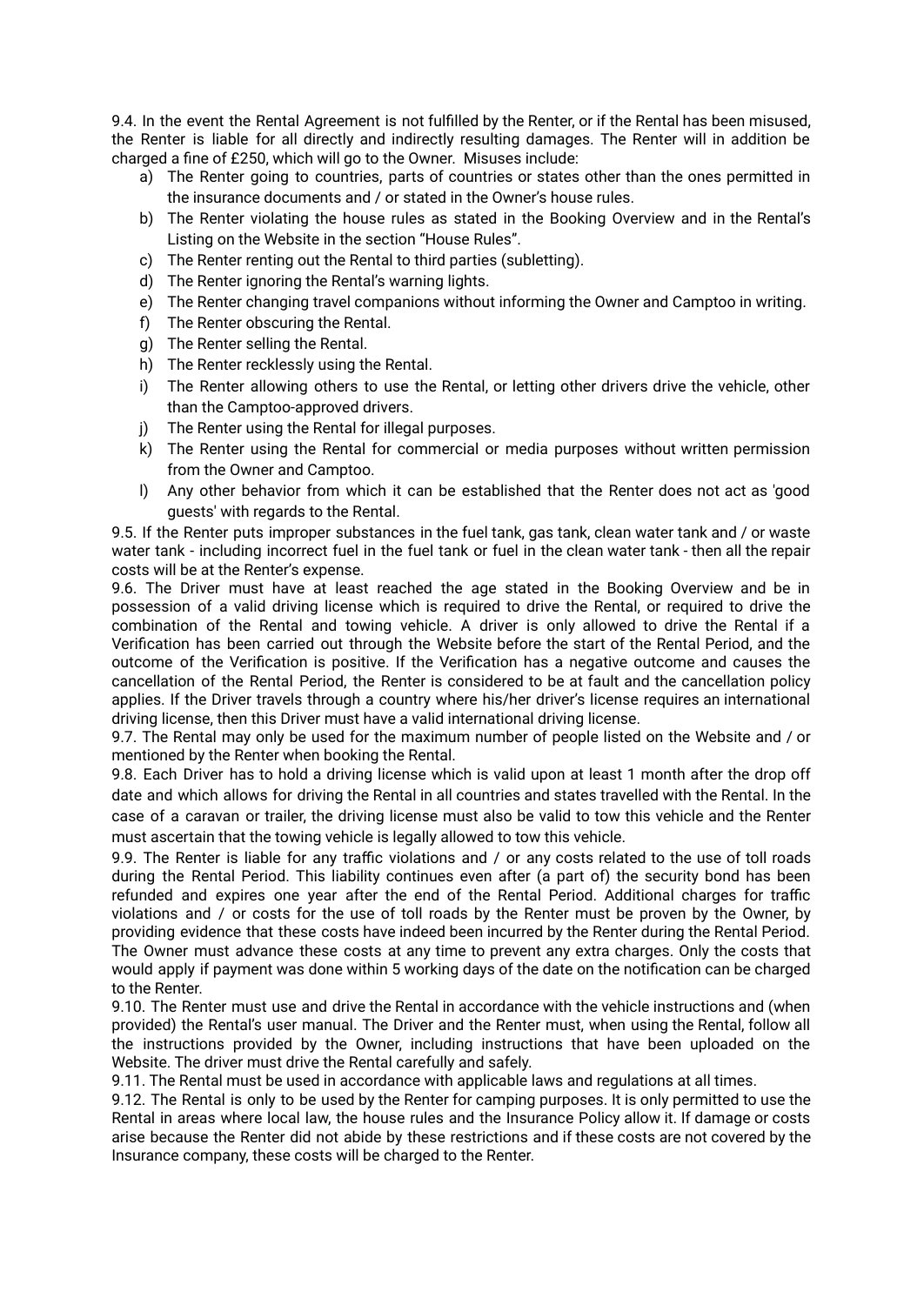9.13. If the Rental has a technical fault and / or failure, the Renter is obliged to immediately inform the Owner by phone or text message.

9.14 Only the countries, states or regions described on the transfer form and / or stated in the Listing are allowed to be visited with the Rental.

## **10. Extending or shortening the Rental Period**

10.1. The originally agreed upon Rental Period can be extended when both the Owner as well as the Renter agree on the amendment via the Website. The extension is authorised if the Owner agrees to the extension and the Renter has paid for the extension on the Website.

10.2. In accordance with the Rental Agreement, the Owner has the freedom to refuse an extension request. If the Renter does not return the Rental on the mutually agreed upon end date of the Rental Period, the Renter will be liable for the costs as described in 11.1

10.3. If the original Rental Period is extended by a mutual agreement between the Renter and the Owner but the amendment is not confirmed through the Website, these Rental Conditions do not apply and Camptoo services (including insurances) can lose their validity retrospectively. Any costs or conflicts not indisputably stemming from the original Rental Period will not be serviced by Camptoo. 10.4 The Owner is not allowed to demand early return of the Camping Vehicle by the Renter, unless:

(i) the Renter explicitly agrees to this and the Camping Vehicle is returned at an agreed upon time and place, at which time a full refund will be given for unused days (Rent and Service Costs) to the Renter. These costs will be charged to the Owner.

(ii) the Owner can prove that the Renter is guilty of misuse as defined in Article 9.4, in which case the Renter is obliged to follow the Owner's instructions and drive back via the shortest reasonable route to the Owner and return the Camping Vehicle. No refund will be given for unused days in this case.

10.5 If the Renter wishes to return the vehicle early, this is to be done at a time and place agreed upon with the Owner. No refund will be issued for unused days unless agreed upon with the Owner. No refund of service costs will be issued.

#### **11. Returning the Rental**

11.1. The Rental may only be returned by the Renter and Drivers, whereby the Rental Conditions remain applicable to the Renter at all times. The Renter must return the Rental to the agreed place and time on the agreed end date of the Rental Period, as described in the Booking Overview. In the event of non-delivery or late return of the Rental to the agreed location, a fee of 50% of the daily rental price can be charged to the Renter if the vehicle was returned more than 2 hours late but before midnight. If the vehicle is returned later, 250% of the daily rental price can be charged to the Renter for each period of 24hrs that the Rental is returned late.

11.2. If the Renter cannot return the Rental to the Owner at the agreed place and time, the Renter must record the final state of the Rental through the (digital) transfer form before the due date for handing over the Rental. If the Rental is not returned for reasons other than a Breakdown, any repatriation costs will be charged to the Renter.

11.3. The Renter must clean the Rental's interior (including toilet and tanks) and return the Rental in the same condition as it was on pick-up.

11.4. The Owner is responsible for accurately recording the condition of the Rental during the handover through the (digital) transfer form as described in 8. Only if this has been done according to 8 can the Owner claim any costs as mentioned in 5.4.

11.5. If the Owner is not present at the agreed place for the hand-over of the Rental, the Renter is expected to record the condition of the Rental using the (digital) transfer form as described in 8; this must be done in a true and fair way.

11.6. If the Owner asks a third party to hand-over the Rental, the Owner must inform the Renter in writing. This information must include the name of this person. What the third party states in the (digital) transfer form is seen as if it is specified by the Owner. These rental conditions remain applicable to the Owner.

11.7. If the Renter deliberately fails to mention damage(s) caused to the Rental, the costs for the expertise, claims handling and additional administrative actions (such as reporting to the police for fraud) will be at the Renter's expense.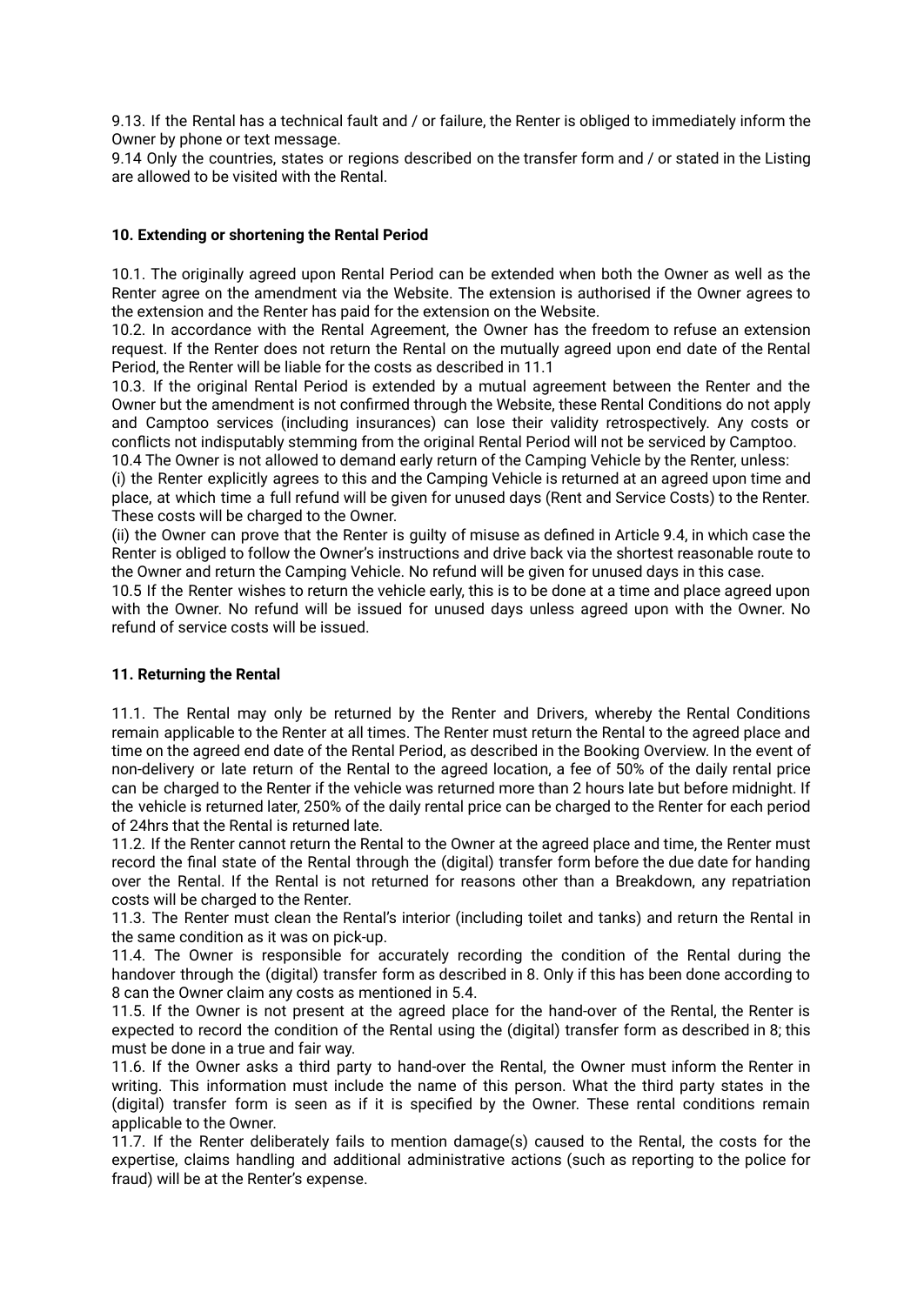11.8. Additional costs for the Rental - including but not limited to cleaning costs, inventory rental, linen and/or gas - must be made known in advance in the Listing.

11.9. If the Renter does not return the Rental, Camptoo will support the Owner to call the police and all evidence will be transferred to the police. All direct and indirect costs, including lost rental income, will be at the Renter's expense.

11.10 If the Renter or Owner refuses to sign the Transfer Form, the version that is signed by one of the parties will be considered as the final version documenting the state upon handover. If parties disagree, both parties should independently document the state of the vehicle upon dropoff including photo evidence to enable Camptoo or an expert to determine how to handle the conflict.

## **12. Damage and insurance**

12.1. The Owner must adequately insure the Rental and lawfully get required certifications during the Rental Period. At a minimum, Third Party Liability must be covered as well as roadside assurance in your country and all countries you allow travel to. If you rent out a non-motorised vehicle that isn't legally required to be insured, this minimum level does not apply to you. The transfer form indicates how the Rental is insured including the availability of roadside assistance. If this is not filled in correctly, all possible resulting costs will be at the Owner's expense. If the insurance adds specific requirements to the Renter or Driver(s), these should be mentioned in the Listing in order to charge cancellation costs to Renters if they do not meet these requirements.

12.2. Damages and/or defects can always occur to the Rental during the Rental Period. If the Rental breaks down and/or is involved in an accident, the Renter must immediately contact the Owner (after following the necessary safety procedures and precautions). The Renter must follow instructions by local authorities, the Owner and Camptoo. Immediately after an accident, before the vehicles involved in the collision have been moved, or if it is a one-sided accident, before the Rental has been moved, the Renter must take photos of the damage and of the location of the accident. Additionally, the Renter must immediately complete the claim form and send a photograph of the completed and signed claim form to the Owner.

12.3. It is forbidden for the Renter to repair a damage or defect without the written consent of either the Owner or the Insurer. In the event the Renter is allowed to contact the Insurer directly and the Insurer accepts the repair and the costs involved, the Owner is to be notified afterwards. In the event the Owner has to consent to a repair and the costs involved, the Owner must do so as soon as reasonably possible but at least within 24 hours or come up with an equivalent alternative. If the Owner fails to comply with the above mentioned time frame, the Owner is deemed to have agreed to the proposed solution.

12.4. If the Rental is involved in a collision, the Renter has to handle according to the local laws and regulations and an appropriate Accident Statement form must be signed by all parties involved, including in any case the Driver and the Renter.

12.5. If the Renter does not comply with Clauses 12.2-12.4, all costs resulting from this will be at the Renter's expense.

12.6. If Damage is excluded from reimbursement according to the Insurer's Insurance Conditions, this is at the Renter's expense, also if it exceeds the excess amount. Examples include -but are not limited to- Damage caused by using the wrong fuel type, offroad driving, driving outside of the coverage area, incorrect use of the awning and driving under the influence.

An exception to this is motor damage, which is at the Owner's expense unless there is sufficient proof of negligence and/or recklessness on the driver's part.

For replacement of non-mechanical parts which raise the value of the Rental, insurances can require Owner to pay for part of the replacement costs excluding labour; this may not be charged to Renter. For such replacements below the excess risk, Camptoo considers a reasonable contribution by Owner to be 0% for parts up to 5 years old, 20% for parts between 5 and 10 years old and 40% for parts over 10 years old.

12.7. In the event of Damage, the Owner must, wherever feasible, report the repair costs through the Website within 10 working days after the vehicle's return, including a quote and photos clearly showing the damage.

If the Owner is unable to do so, the Owner must provide at least a description and photo of the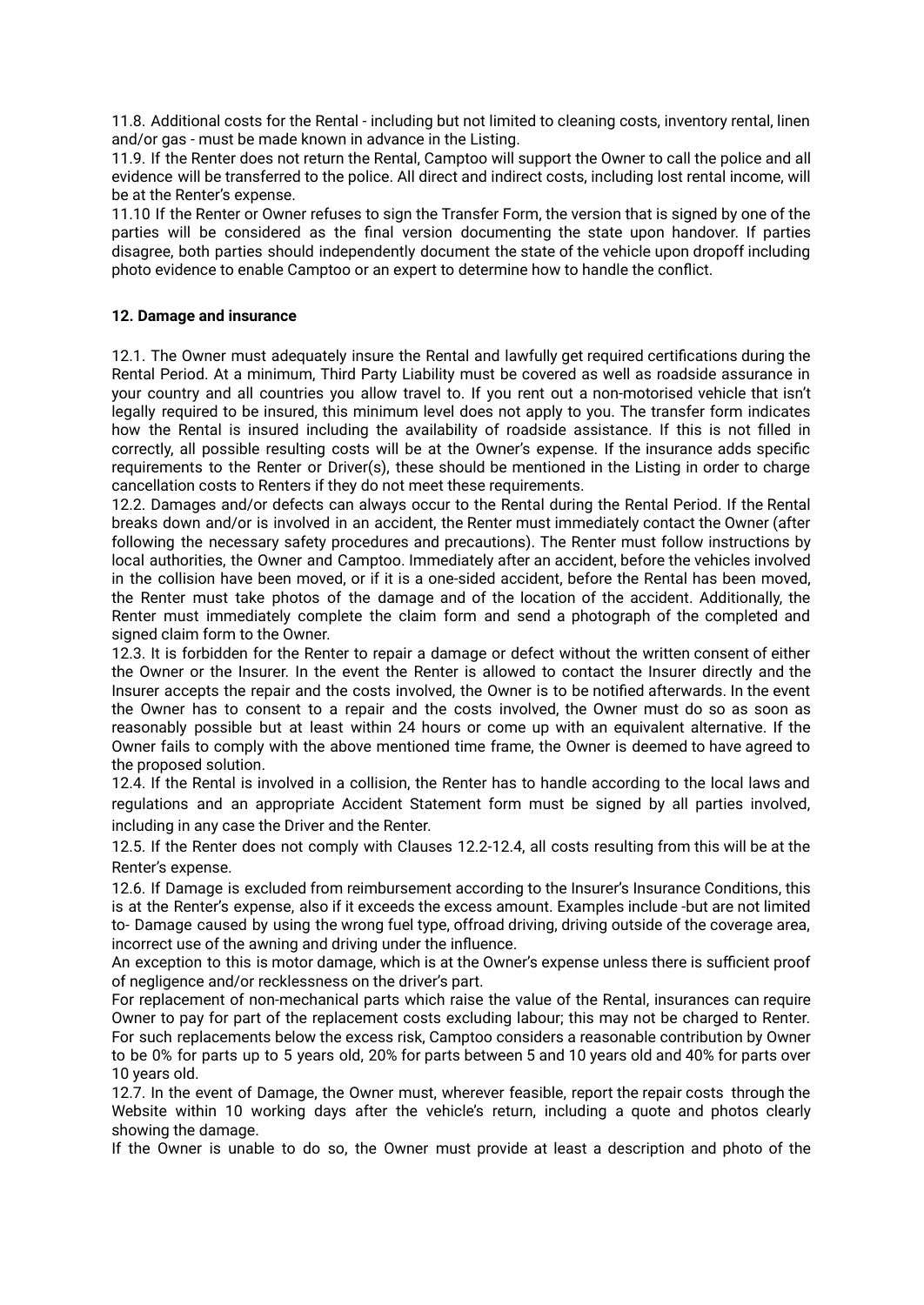damage within this period. Failure to do so will lead to release of the Security Deposit but will not absolve Renter of responsibility to pay for the Damage.

12.8. If the Renter does not agree the damage occurred during the rental period or does not agree with the repair costs indicated by the Owner, the Renter can have this verified by an independent and qualified claim expert, who can determine the amount of the damage by means of photos of the damage provided by the Owner, or by means of a physical inspection. The amount for repair of the damage determined by the claim expert is binding between the Renter and the Owner. If Renter wishes to invoke this right, they must indicate so within 48 hours of receiving the quote from the Owner and employ said claim expert at the earliest possible convenience. The claim expert needs to be independent, an expert in damage appraisal for campers/caravans and cannot be (employed by) a damage repair company.

Camptoo will inform the Owner if this right is invoked. If the difference between the amount of the damage indicated by the Owner and the amount determined by the claim expert is less than £100, the costs for the claim expert will be at the Renter's expense. If the amount of the damage is more than £100 cheaper, the costs of the claim expert will be at the Owner's expense. If the independent claim expert requires access to the vehicle or additional pictures of the damage where the damage is clearly visible, the Owner must make the additional pictures available to the claim expert within two working days. If this is not supplied within this time frame, the deposit will be refunded to the Renter and the claim can no longer be pursued via Camptoo.

12.9 Owner and Renter can under no circumstances claim costs for handling or indirect costs related to damages including, but not limited to: emotional damage, time spent, income lost, missed flights or reservations for hotels or campsites, fuel for driving to and from damage repair companies. Exception to this are the costs detailed in article 11.9.

#### **13. Cancellation of the Rental Agreement**

13.1. The Renter may refuse the Rental if he/she believes (within reason) that it is not suitable and / or the amenities and / or accessories do not match the Listing as shown on the Website. The Renter may cancel the Rental Agreement if this occurs. The Renter does not have to pay any costs in this case, and Camptoo will charge the Owner with a 15% cancellation fee. In this case, the already paid Rent and bond will be paid back in full to the Renter. If the Renter decides not to cancel but to use the Rental nonetheless, then this is entirely at the risk of the Renter.

13.2. The cancellation conditions apply to the Rental Agreement and are specified in the Listing and agreed to when the Renter pays for the booking request.

13.3. The Owner is allowed to cancel the Rental Agreement free of charge before the Renter has paid the (down)payment. After the (down)payment, the Owner can only cancel the Rental Agreement free of charge in cases of force majeure (as defined on the Website). If force majeure is not proven beyond doubt or not supported by proof, Camptoo has the right to acknowledge or deny a claim of force majeure at its discretion.

13.4. In the event of a cancellation, Camptoo will try to find a suitable replacement vehicle available to the Renter. The Renter is not obliged to accept this replacement, but cancellation conditions may be applied in this case. Camptoo will charge the Owner with a £100 cancellation fee per cancelled Rental Agreement irrespective of the booking length. If the Renter is unable to find a replacement for the same or a lower price, up to a maximum of £ 250 pounds per cancelled agreement can be charged to the Owner to compensate the Renter for higher expenses. This compensation is only possible if the Renter rebooks for the same period via Camptoo.

13.5 If the Owner has already received payment for a booking and needs to refund costs back to Camptoo, the Owner must return the surplus to Camptoo within two working days.

13.6. The Owner is entitled to cancel the Rental Agreement if the Renter is not present within two hours of on the agreed upon pickup date, place and time as stated in the Booking Overview without prior notification. The cancellation conditions for the Renter apply as stated in the Booking Overview.

13.7. The Renter acknowledges that no rights exist to claim compensation for indirect losses pertaining to the cancellation, such as -but not limited to- loss of travel enjoyment, subsequent reservations or flights.

13.8. If the Renter cancels the Rental Agreement without a reason as stated in 13.1, then the cancellation conditions as stated in the Booking Overview apply. If a surplus remains after the cancellation conditions have been applied, this surplus will be refunded to the Renter. If there is an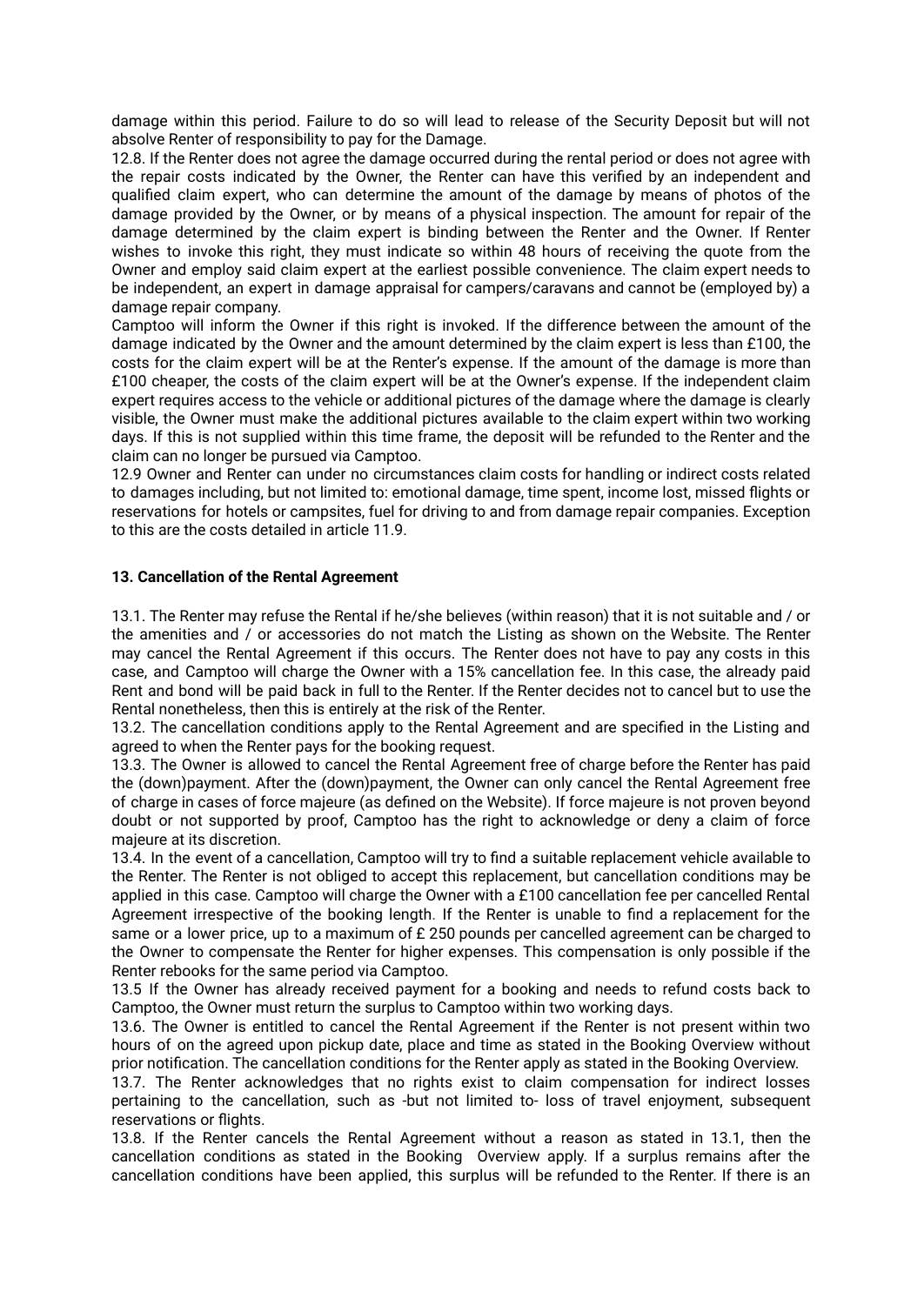outstanding balance after the cancellation conditions have been applied, this will be charged to the Renter.

13.9 If the Renter cancels the Rental Agreement after having previously changed the Rental Period, the cancellation costs will be the greater of the following two: a) the cancellation costs if the Rental had been cancelled on the date the Rental Period was changed and b) the cancellation costs that apply at the time of cancellation.

# **14. Administration costs**

14.1. Camptoo can charge the Renter with administration costs of up to £25 per event, if the remaining payment is not paid on time (5.2);

14.2 Camptoo can charge the user who fails to pay an amount owed within the time frame stipulated with interest and debt collection costs as applicable in their country of residence.

### **15. Ownership and liability**

15.1. The Rental will always remain the Owner's property. The Renter is not permitted to tax or sell the Rental.

15.2. The Owner is not liable for the Renter's, Driver's or travel companion's damage, according to the Rental Agreement, unless there is negligence or recklessness on the Owner's part.

15.3. If the Owner is liable, then the liability of the Owner is limited to the rent paid by the Renter to rent the Rental.

### **16. Camptoo's position**

16.1. As the provider of the Website Camptoo does not own, create, sell, resell, provide, control, manage, offer, deliver, or supply any Camping Vehicles or Rentals, nor is Camptoo an organiser or retailer of travel packages under Directive (EU) 2015/2302. Owners alone are responsible for their Camping Vehicles and Rentals. When Owners and Renters make or accept a booking they are entering into a contract directly with each other. Camptoo is not and does not become party to or other participant in any contractual relationship between Owners and Renters except as stated otherwise in these terms.

16.2. Whilst Camptoo may help facilitate the resolution of disputes, Camptoo has no control over and does not guarantee the truth or accuracy of any Listing, review or other Owner website content. References to "Verifications" (or similar language) only indicates that the individual has completed an identification process and is not a guarantee by Camptoo about any individual. Camptoo cannot be held responsible for the current physical and motor condition of the Rental.

16.3. Camptoo works to verify the identity of the Renter using a check on personal details and driver's license. If this verification does not yield a conclusive and/or positive result, the verification status will be shown as 'unknown' or 'declined'. The final decision to rent out their vehicle always lies with the Owner.

16.4. Both rent payments and any other payments owed by the Renter to the Owner, as well as refunds owed by the Owner to the Renter have to be processed through Camptoo. Camptoo will transfer rental fees to the Owner at the next business day after the pickup. Other payments to the recipient will be processed no later than 5 working days after the money has been received from the debtor. Camptoo does not provide any prepayments and / or advances for rental income, additional costs and / or other payments. For fines and toll payments, a prepayment can be offered provided the fine or toll has been made available using the proper procedure on the Website.

16.5 At the request of Owner or Renter, Camptoo can mediate in disputes or handling of damages between said parties, whereby Camptoo attempts to find a solution acceptable to both parties. If Camptoo needs additional information to fulfil this role, Camptoo can impose a term within which information is to be supplied. If either party fails to provide such information, Camptoo is within its rights to make a binding arbitration based on the facts at hand.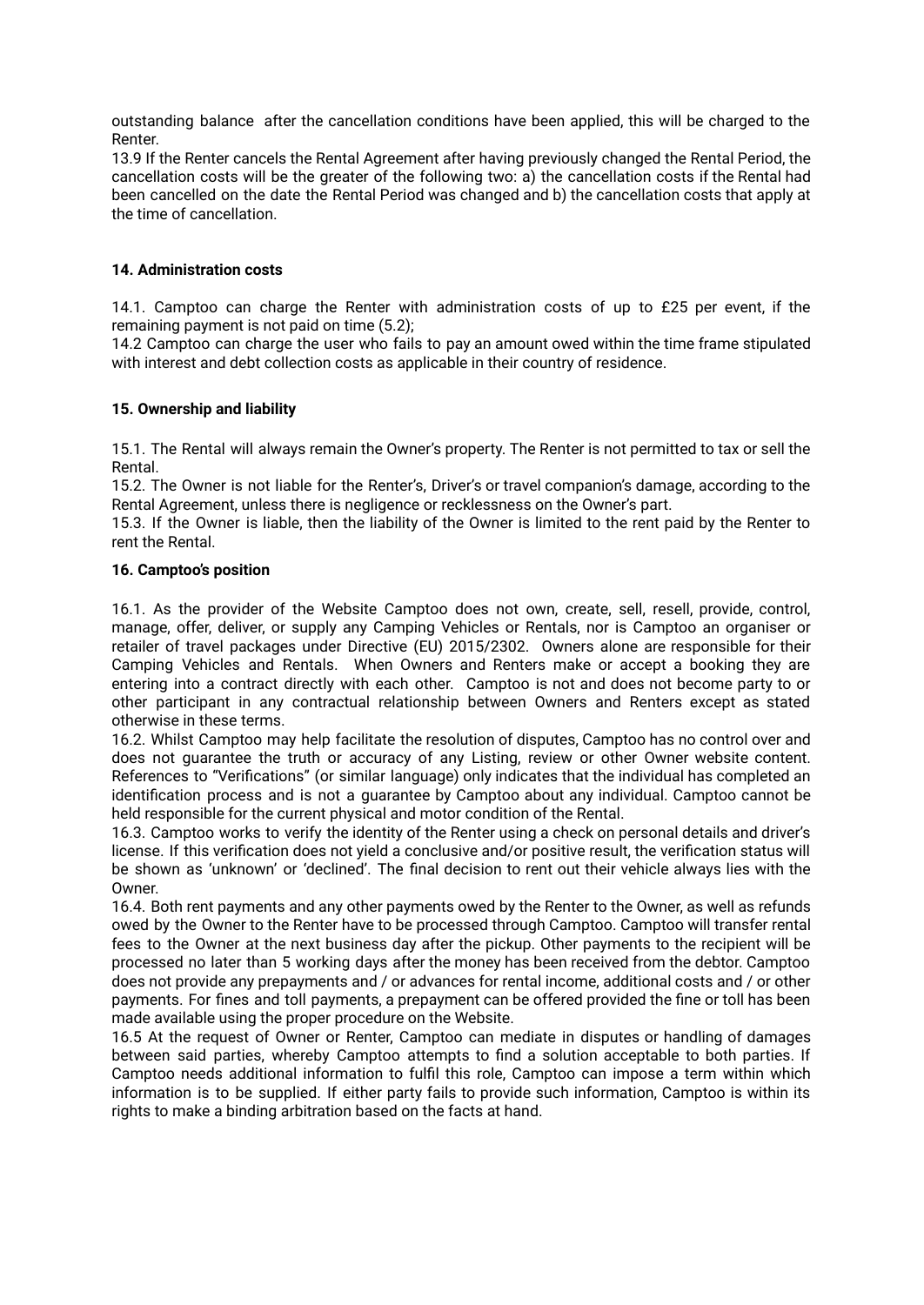16.6. Nothing in this agreement shall limit or exclude the liability of Camptoo, the Owner and/or the Renter for:

a) death or personal injury caused by negligence;

b) fraud or fraudulent misrepresentation;

c) liability under indemnities;

d) any other matter in respect of which it would be unlawful to exclude or restrict liability.

In no circumstances shall Camptoo be responsible for:

a. damage to, loss of or destruction of the Rental;

b. damage resulting from the cancellation of a Rental Agreement;

c. damage as a result of the condition of the Rental;

d. damage as a result of non-compliance with the Rental Agreement by the Renter and/or Owner;

e. fines accumulated by the Renter with the Rental during the Rental Period;

f. all other direct and indirect costs, damages and expenses resulting from the Rental Agreement between the Owner and the Renter and these rental conditions and in any event Camptoo's total liability under this agreement cannot exceed the amount of service charges paid to it in respect of the Rental.

To the maximum extent permitted by law the Owner and Renter agree to release, defend (at Camptoo's option), indemnify and hold Camptoo and its affiliates, officers, directors, employees and agents harmless from and against any claims, liabilities, damages, losses and expenses, including without limitation, reasonable legal fees arising out of or connected in any way with the Owner or Renter's breach of these terms or the Rental Agreement and any interaction between the Owner and Renter including without limitation any injuries losses or damages of any kind arising in connection with or as a result of any such interaction or Rental, or any breach of any laws, regulations or third party rights.

16.7 If Camptoo deems the reason to be of critical value, Camptoo can decide to comply with a request to share user data with relevant authorities. Examples of this include a (suspicion of) vehicle embezzlement, misuse of the website or a request by an authority legally entitled to do so.

#### **17. Applicable law and competent court**

17.1. These terms and conditions and the Rental Agreement are governed by English Law.

17.2. All disputes arising as a result of the Rental Agreement or these rental conditions will be dealt with by a competent court in London.